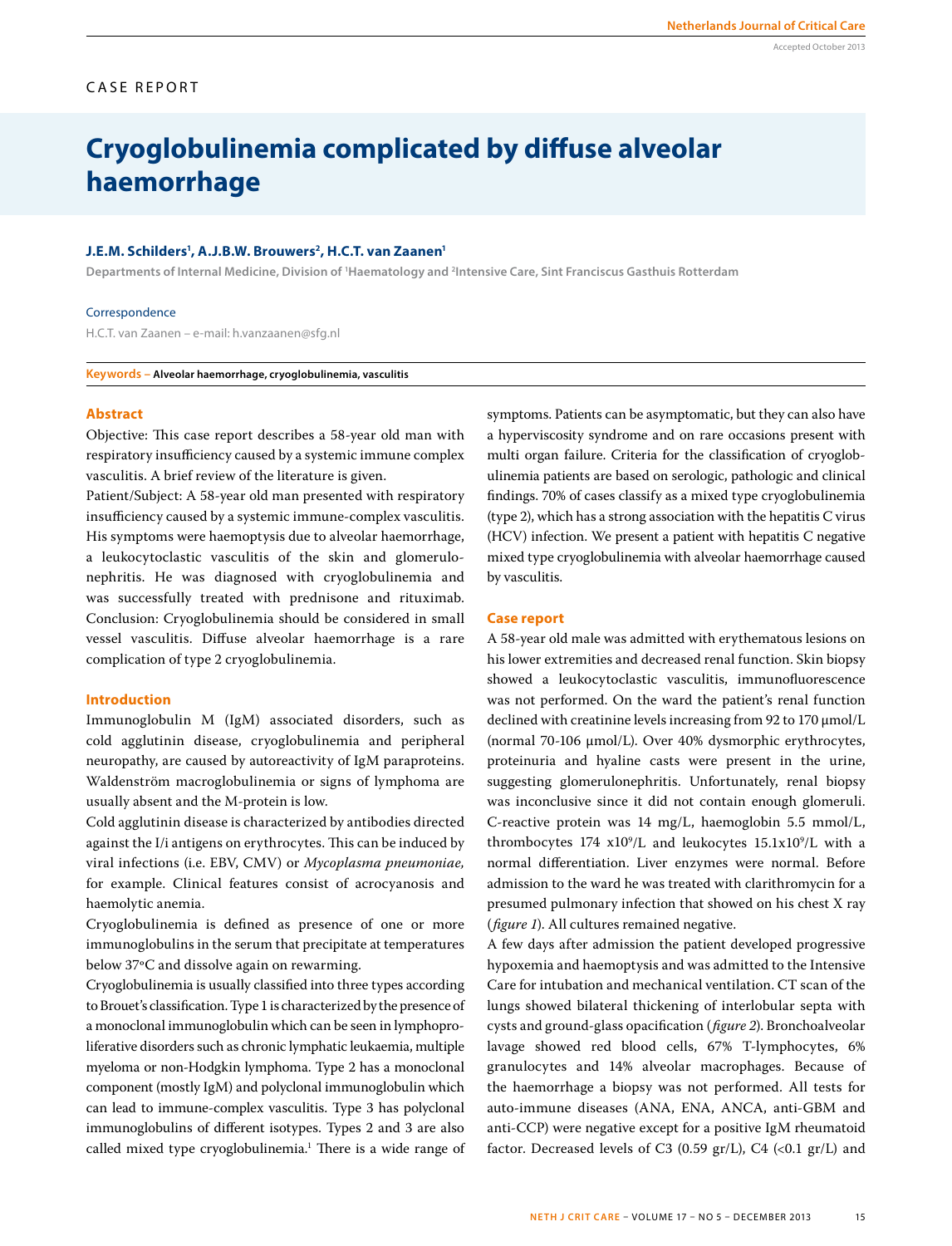**Figure 1.** Chest X-ray before admission showing diffuse pulmonary lesions.



**Figure 2.** CT scan on admission showing bilateral thickening of interlobular septa with cysts and ground-glass opacification. This could be due to alveolar haemorrhage.



an elevated C1q-binding test of 93% (normal <8%) suggested an immune complex disease. The viral serology including hepatitis B, C, EBV, CMV and HIV were also negative. Because of a suspected seronegative granulomatosis with polyangiitis he was started on prednisone 1dd 60mg, cyclophosphamide 1dd 100mg for a total of ten days (1.5mg/kg adjusted for acute kidney injury) and plasmapheresis, with poor result. Decreased levels IgG (0.6 g/L) and IgA (0.6 g/L) were found with a slightly increased IgM (2.33 g/L), however, this test was performed after initial treatment. Morphology of the bone marrow biopsy showed no abnormalities. Immunological examination showed 1% plasma cells and 15% monoclonal B-lymphocytes with an increased kappa/lambda ratio of 47 (normal <4.9).

The level of free light chains kappa in the serum was elevated (109 mg/L), the ratio of kappa/lambda free light chains was also increased (ratio 23, normal 0.26-1.65) and cryoglobulins were present. Hepatitis C RNA could not be detected.

We concluded that clinical and laboratory findings suggested a hepatitis C virus negative mixed cryoglobulinemia (type 2) with multi organ involvement including diffuse alveolar haemorrhage, which led to respiratory failure, leukocytoclastic vasculitis of the skin and glomerulonephritis caused by an immune complex vasculitis.

The patient was treated with prednisone 1mg/kg daily and rituximab 375 mg/m2 , a monoclonal antibody against CD20 on B-lymphocytes, initially weekly for four weeks and later every three months for a total of two years according to the Non Hodgkin Lymphoma protocol. After several weeks of treatment his clinical condition improved. Chest X-rays improved significantly and normalized over time. Currently, 17 months later, he is no longer on steroids and is doing well. Kappa/lambda ratios, IgM, complement levels etc. normalized and cryoglobulins can not be detected anymore.

### **Discussion**

Our patient was diagnosed with cryoglobulinemia after initial treatment with prednisone, cyclophosphamide and plasmapheresis for presumed granulomatosis with polyangiitis. We found decreased levels of IgG and IgA plus a slightly increased IgM with cryo-activity. It is possible that IgM levels were even higher prior to this treatment. Free light chains kappa in the serum were elevated and a low concentration of monoclonal B-lymphocytes in the bone marrow was found. CT scan did not show lymphadenopathy or organomegaly and an underlying malignancy could not be detected despite a population of monoclonal B-cell lymphocytes in the bone marrow. Our patient had several minor and major criteria to support the diagnosis of cryoglobulinemia, including a positive IgM rheumatoid factor, an activated immune system, detection of cryoglobulins and a monoclonal B-lymphocyte population.

There are three subtypes of cryoglobulinemia.<sup>1,2</sup> Type 1 is characterized by the presence of a monoclonal immunoglobulin which can be seen with lymphoproliferative disorders such as multiple myeloma, NHL or chronic lymphatic leukemia. Patients with type 1 cryoglobulinemia are typically asymptomatic but can have a hyperviscosity syndrome. Type 2 has a monoclonal component, mostly IgM, and polyclonal immunoglobulins, type 3 has polyclonal immunoglobulins of different isotypes. Type 2 and 3 (mixed types) are associated with different infectious, immunological or malignant disorders. Mixed type cryoglobulinemia is rare and the prevalence is unknown. The M:F sex ratio of type 2 is 1:3.7 with an onset normally between the fourth and sixth decade. In 70-100% of cases hepatitis C virus antibodies are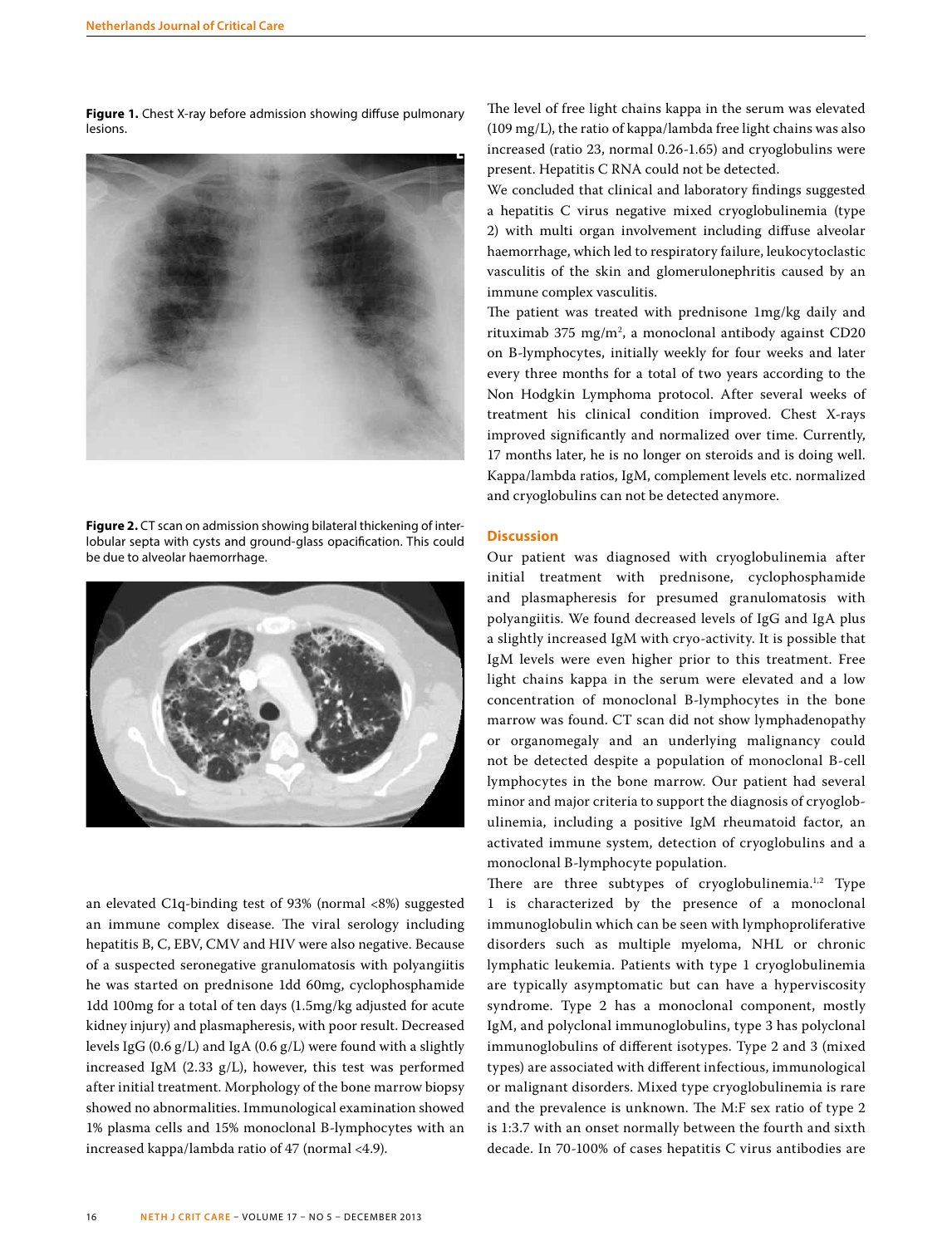present, HCV RNA is usually positive.<sup>3,4</sup> In the Netherlands, however, this association is much lower than in other countries.5

#### *Pathophysiology*

Chronic stimulation of the immune system by lymphoproliferative disorders, infections or autoimmune diseases cause clonal expansion of B cells which can create cryoglobulins. This can lead to vascular occlusion and hyperviscosity syndrome which is frequently observed in type 1 cryoglobulinemia.<sup>6</sup> In mixed cryoglobulinemias immune complex mediated vasculitis is more often observed, mainly affecting arterioles, capillaries and venules. Very rarely this involves alveoli.<sup>6,7</sup> Mixed type cryoglobulinemia is related to the hepatitis C virus. The HCV E1/E2 glycoprotein is able to bind to CD81 on the B-lymphocyte which leads to proliferation of B-lymphocytes.<sup>8</sup> The pathophysiology in hepatitis C virus negative patients remains unclear.

# *Clinical manifestations and diagnosis*

In over 50% of cases clinical features are mild and slowly progressive, but in over 30% of cases patients have severe vasculitis with involvement of multiple organs. In a series of over 200 patients, the most common symptoms were found to be purpura, arthralgias and neuropathies. 70% of patients have hepatitis while glomerulonephritis is present in about 30%. Alveolar vasculitis has been described in about 3% of cases, so it is very rare.3,6,7

To assess for cryoglobulins, blood should be drawn into tubes that are placed directly into warm water (37 ºC), after this the serum is separated by centrifugation at the same temperature. To see if precipitation occurs, the serum is kept at 4 ºC for a maximum of three days. Criteria for the classification and diagnosis of cryoglobulinemia are based on serologic, pathologic and clinical findings. The presence of cryoglobulins in the serum together with major criteria like activation of the immune system, purpura and leukocytoclastic vasculitis confirm the diagnosis. Minor criteria include a positive IgM rheumatoid factor, positive screening for HCV/HBV, a clonal B-cell population in the bone marrow, chronic hepatitis, glomerulonephritis, peripheral neuropathy and skin ulcers. Based on previous major and minor criteria in our patient, the diagnosis of mixed cryoglobulinemia was made. Although this patient had monoclonal B-lymphocytes in the bone marrow without a HCV infection, he did not fulfil the criteria for multiple myeloma, CLL, Waldenströms macroglobulinemia or NHL and he did not have symptoms of hyperviscosity. Immune complex mediated vasculitis, as seen in this patient, is typically more frequent in type 2 cryoglobulinemia. Together with the other results we concluded that this patient had a type 2 cryoglobulinemia without evidence of HCV infection.

There are no standardized diagnostic or classification criteria for cryoglobulinemic vasculitis with diffuse alveolar haemorrhage. To start with the more common disorders like infections, malignancies and chronic heart failure should be ruled out. In patients with pulmonary abnormalities, clues that can lead to the diagnosis of cryoglobulinemia, are typically skin purpura, glomerulonephritis, unexplained low C4 levels, monoclonal gammopathy and neuropathy.

#### *Prognosis and treatment*

Treatment depends on the clinical features; patients who are asymptomatic do not need any treatment. Early manifestations may respond to low doses of corticosteroids. In patients with an active Hepatitis C infection, antiviral therapy is indicated with PEG interferon-alpha and ribavirin.9 HCV serology alone is not sufficient, HCV RNA is necessary to confirm an HCV infection and to start treatment. More severe symptoms like vasculitis need to be treated with high doses of corticosteroids, immunosuppressive drugs or even plasmapheresis when patients suffer from the hyperviscosity syndrome. Rituximab plays an important role in treating B-cell NHL and has also proved to be effective in treating mixed cryoglobulinemia.<sup>10,11</sup> Malignancy is a late complication of cryoglobulinemia and occurs in 10-15% of patients; B-cel NHL is most common but also hepatocellular carcinoma and papillary thyroid carcinoma can occur.2,3 Due to complications like liver cirrhosis, renal failure and malignancies, the survival rates of patients with this condition are significantly low.<sup>3</sup>

The role of rituximab for treatment in the long term is uncertain, but given the analogy with low grade NHL, in this patient, we will continue rituximab every three months for two years, according to low grade NHL protocol.

In summary, the diagnosis of cryoglobulinemia should be considered in small vessel vasculitis. Diffuse alveolar haemorrhage due to vasculitis caused by cryoglobulinemia is very rare. Rituximab is effective in the treatment of (mixed) type 2 cryoglobulinemia. Follow up of patients with cryoglobulinemia is required because of an increased risk of malignancies.

#### **Acknowledgment**

The authors have no competing interests.

#### **References**

- 1. Brouet JC, Clauvel JP, Danon F et al. Biological and clinical significance of cryoglobulins. A report of 86 cases. Am J Med. 1974;57:775-88.
- 2. Ferri C, Zignego AL, Pileri SA. Cryoglobulins. J Clin Pathol. 2002;55:4-13.
- 3. Ferri C, Sebastiani M, Giuggioli D, et al. Mixed cryoglobulinemia: demographic, clinical, and serological features and survival in 231 patients. Semin Arthritis Rheum. 2004;33:355-74.
- 4. Abel G, Zhang QX, Agnello V. Hepatitis C virus infection in type II mixed cryoglobulinemia. Arthritis Rheum. 1993;36:1341-9.